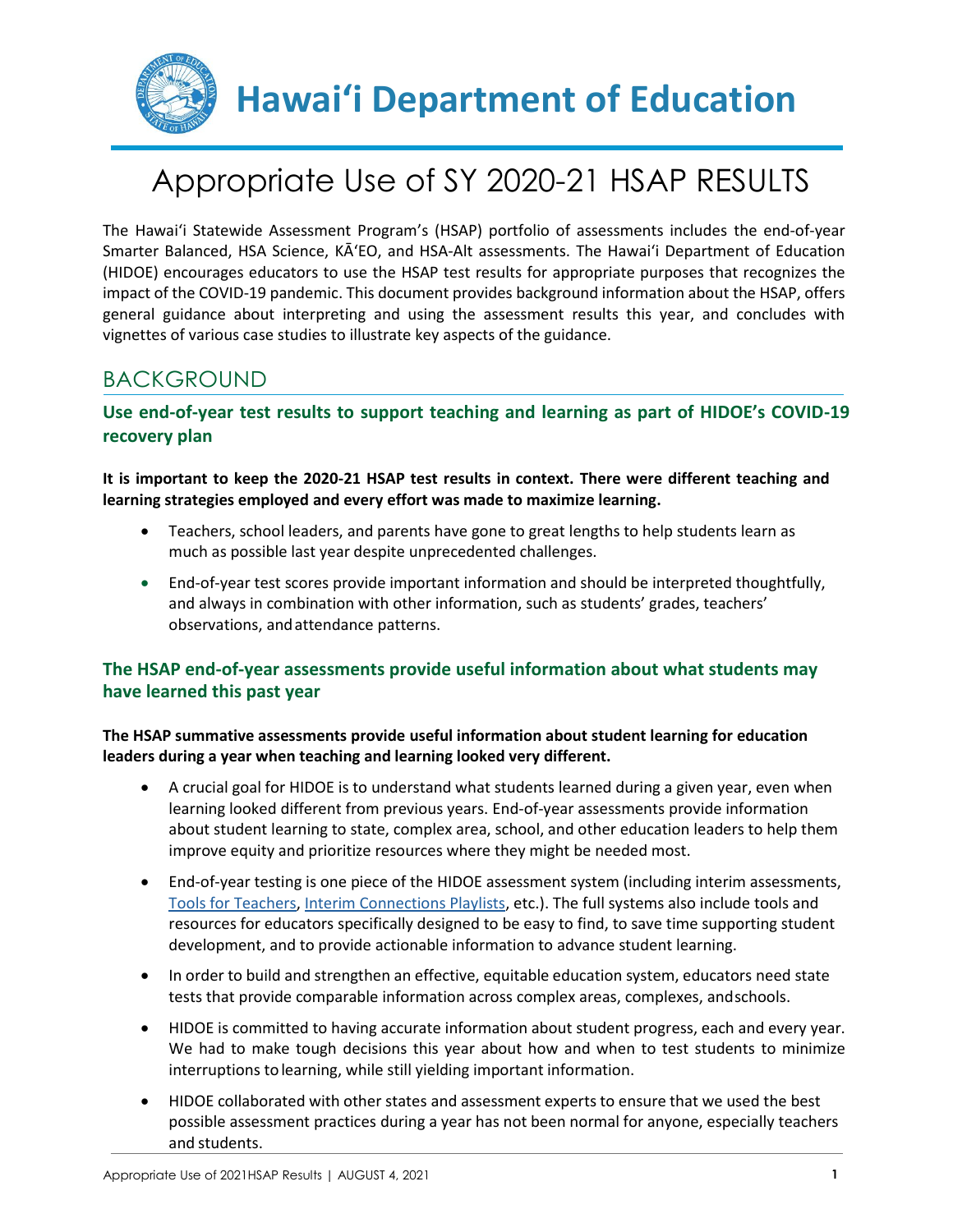

**Hawai'i Department of Education**

 To this end, HIDOE offered shortened Smarter Balanced Assessments for use in school year (SY) 2020-21, allowing the flexibility to collect high-quality end-of-year information that still produced useful information for educators, leaders, and policymakers.

### GUIDANCE

### **Considerations/Cautions**

The primary considerations associated with interpretation of the SY 2020-21 HSAP results can be broadly grouped in to three categories:

 *Diminished opportunities-to-learn (OTL).* Opportunity-to-learn refers the conditions and resources provided to schools to enable students to succeed. Students experienced disruptions in OTL this year compared to "typical" years.

Students experienced various learning disruptions this school year, which may have included firsttime experiences with remote learning, limited access to internet and technology to allow full participation in remote learning, reduced instructional time, and varying degrees of supports and resources when learning at home. Some students, such as those from low-income families or English learners, were likely hardest hit by the COVID-19 pandemic due to having fewer resources and supports.

OTL indicators should address more than interactions between students and teachers—as important as those are—but on larger systematic issues such as high-quality internet connectivity, availability of devices, and other critical resources, which were all brought into sharp relief during COVID. Sharing OTL information provides are an important perspective for anyone reviewing test results and making comparisons with prior year results.

 *Changesto the test design or administration.* HIDOE relied on a streamlined test blueprint for the Smarter Balanced Assessments to reduce test-taking time, but this difference must be considered when comparing to previous years.

HIDOE made additional changes to tests this school year to accommodate test taking from home, shifting school schedules, and evolving health and safety requirements. Modifying testing modalities and the requirements around test administration complicates comparisons and raises concerns that results from tests administered in-person cannot be meaningfully compared with those administered remotely.

 *Changes in testedpopulation.* This is one of the most critical things to understand when interpreting test scores this year. Even small changes (e.g., 5%) in the population and specific subgroups of students tested in 2021 compared to 2019 can lead to misunderstanding of the state test results.

Some students were able to take tests this school year while others were not due to safety concerns, challenges with technology, or other barriers. This means that some participation rates for districts, schools, or student groups are lower than in past years. As participation rates decrease, challenges with interpreting results increase. In addition, the wide availability of different learning settings—in-person, remote learning, or hybrid—means that students had varying access to take state tests. Thus, some student groups will be overrepresented in the results and others may be underrepresented.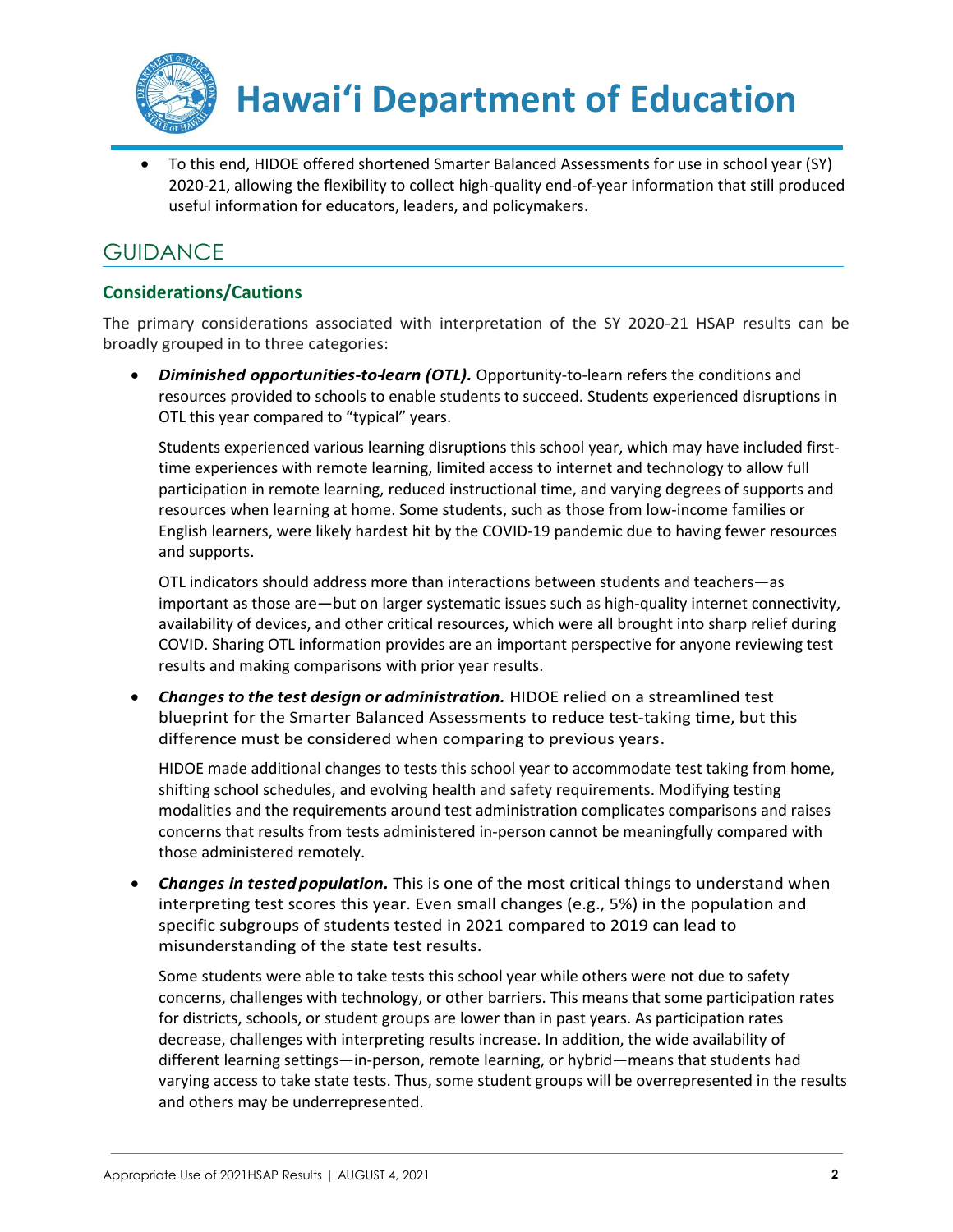

# **Hawai'i Department of Education**

Federal assessment requirements call for a 95% participation rate of students eligible to test. The purpose of this requirement is to ensure test results are representative of all students who should be testing. When participation rates drop, concerns over which students are not testing arise. Alternatively stated, when participation rates drop, are test results representative of all students? Are only certain types of students testing? Are certain race/ethnicities testing at a lower rate than others? Are certain disadvantaged groups such as economically disadvantaged, English Learners, and Students with Disabilities, testing at lower rates than non-disadvantaged students? Participation rates give us an indication that possible disproportionate representation comprises test results. At minimum, participation within student subgroups should be examined individually and taken into consideration when reporting or making inferences of those results.

Changes in OTL, test design and administration, and the number and percent of students participating in a test must be considered when analyzing the 2020-21 HSAP test results. Therefore, HIDOE and its assessment partners are prioritizing analyses that will most likely inform understanding of the effects on learning. The illustration below provides the logical flow of analyses based on SY 2020-21 results that begins with inputs and proceeds through to the communication of results.



*Analysis Framework Logic Model (Dadey et al., 2021)*

Remember, a single test score does not provide a complete or precise measure of student achievement. Educators and school leaders must consider other measures of student achievement, especially those that are closer to the classroom.

Also, consider how the conditions for learning, which may have been disrupted by the pandemic and may influence performance. Caution is urged in interpreting summary results when participation rates are low. The standard participation threshold is 95%. When participation falls below that level, inferences about overall performance are uncertain, especially when the composition of test takers is different compared to the underlying school population in 2021 and/or compared to the test population in prior years.

Local school and network leaders should consider the following guidance on participation rates when presenting and using their assessment results.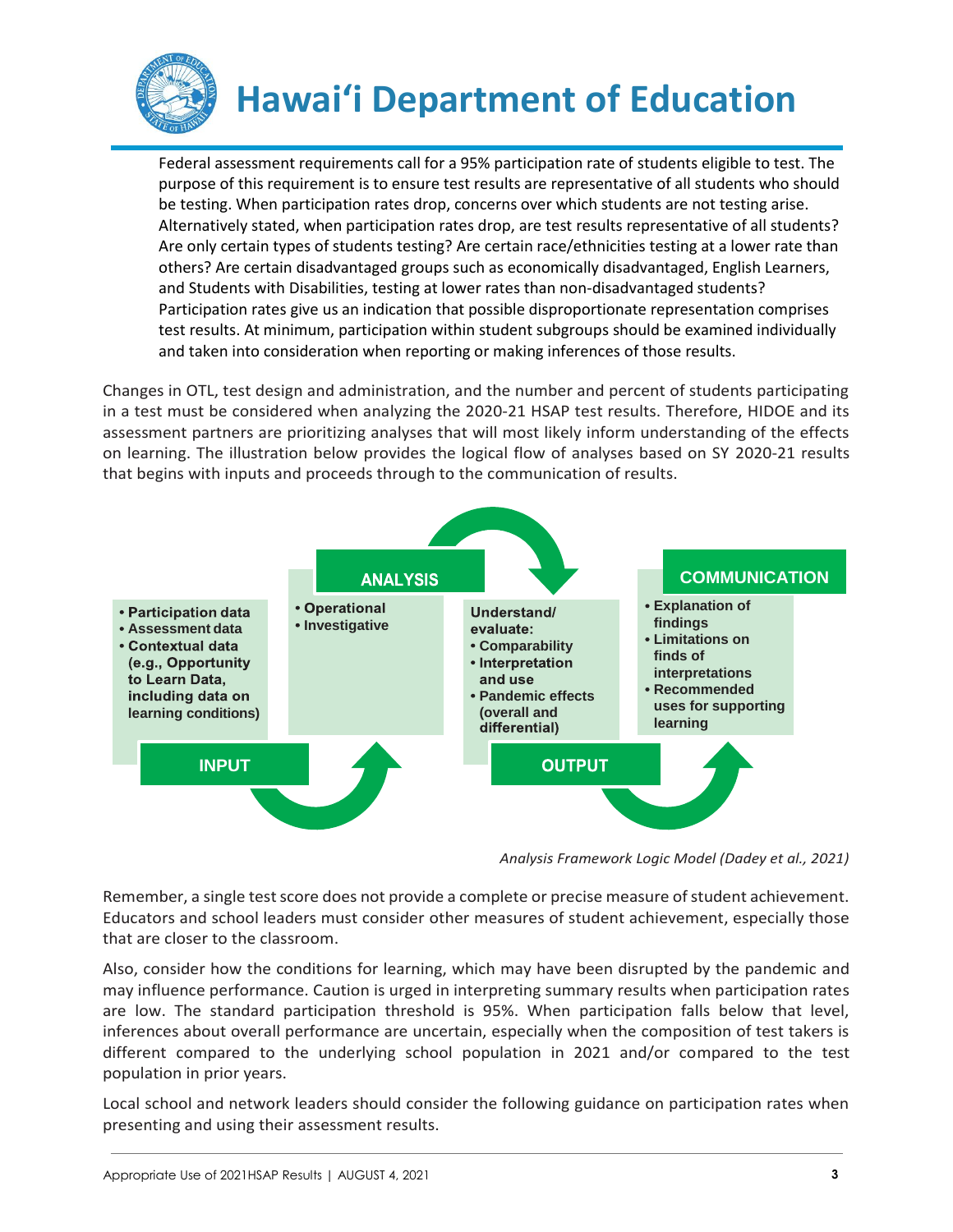

### **Participation**

| High<br>$95%+$          | When both overall and subgroup participation rates are high, results can be used to inform<br>decision-making. Even with high participation rates, educators and leaders still need to<br>consider the extent to which the standard curriculum was covered and the extent to which<br>students were engaged in the learning. The shortened Smarter Balanced Assessments allow<br>for comparison of overall proficiency, however, the claim level indicators are not reliable for<br>the shortened blueprint and should not be used for decision-making.                                |
|-------------------------|----------------------------------------------------------------------------------------------------------------------------------------------------------------------------------------------------------------------------------------------------------------------------------------------------------------------------------------------------------------------------------------------------------------------------------------------------------------------------------------------------------------------------------------------------------------------------------------|
| <b>Medium</b><br>85-94% | When overall and subgroup participation is above 85% but below the 95% target, results can<br>still be used to inform decision-making, however, additional questions need to be addressed.<br>For example, how representative is the group of students who tested compared to the<br>population as a whole? Is the group that tested generally high or low achieving? Do they differ<br>in terms of demographics (SPED, EL, disadvantaged, etc.) from the population? It is important<br>to review multiple sources of data such as formative assessment results, attendance, and OTL. |
| Low<br>75-84%           | Educators and leaders should be cautious when analyzing results of a low participating group.<br>If the size of the population is relatively small (less than 50) and the participation rate is low<br>then it is imperative to consider how representative the sample of students tested is of the<br>whole (population). The ratios for subgroups need to match those of the population otherwise<br>results are not comparable to previous years. The degree to which content standards were<br>covered and students were engaged must also be taken into consideration.            |
| Insufficient<br>< 75%   | Participation rates of less than 75% generally are not sufficient to make comparisons with<br>previous years' results without relying on additional statistical techniques. Results in the<br>aggregate may not be representative of the population and decisions should made very<br>cautiously. Individual student results may be used to inform understanding of individual<br>student achievement (this is true regardless of participation rates), however, questions with<br>regards to content coverage and engaged learning must be addressed.                                 |

### **Case Scenarios**

I. Large Population, High Participation; High Content Coverage; Mostly In-Person Learning

| Population          | <b>SBA Participation</b>             | Curriculum Coverage   | Distance Learning |
|---------------------|--------------------------------------|-----------------------|-------------------|
| (count of students) | (percent of students)                | (Hawai'i Common Core) | (percent of year) |
| 200                 | 95% overall<br>and for all subgroups | 90%                   | 40%               |

In this case, the large population and high rate of participation allows for comparison with previous administrations at the overall score and target levels. The shortened Smarter Balanced Assessment generates reliable overall and target scores. *However, the claim level scores are not comparable to previous years due to fewer test questions for each claim*. The "At/Near" level for each claim will most likely be larger this year due to the greater standard error of measurement; claim level indicators are still meaningful but not comparable to previous test administrations.

II. Medium Population, Medium Participation, Medium Content Coverage, Mostly Distance Learning

| Population          | <b>SBA Participation</b>             | Curriculum Coverage   | Distance Learning |
|---------------------|--------------------------------------|-----------------------|-------------------|
| (count of students) | (percent of students)                | (Hawai'i Common Core) | (percent of year) |
| 100                 | 85% overall<br>and for all subgroups | 80%                   | 90%               |

The overall participation rate for this population – including subgroups – is borderline for comparison with previous administrations and caution is advised if data are used for decision-making purposes. The reduced content coverage and high rate of distance learning must also be taken into consideration which will make it difficult to accurately determine cause and effect. It is important to consider the demographics of the students tested and compare them with the population as a whole before making any comparisons to previous year's overall proficiencies.